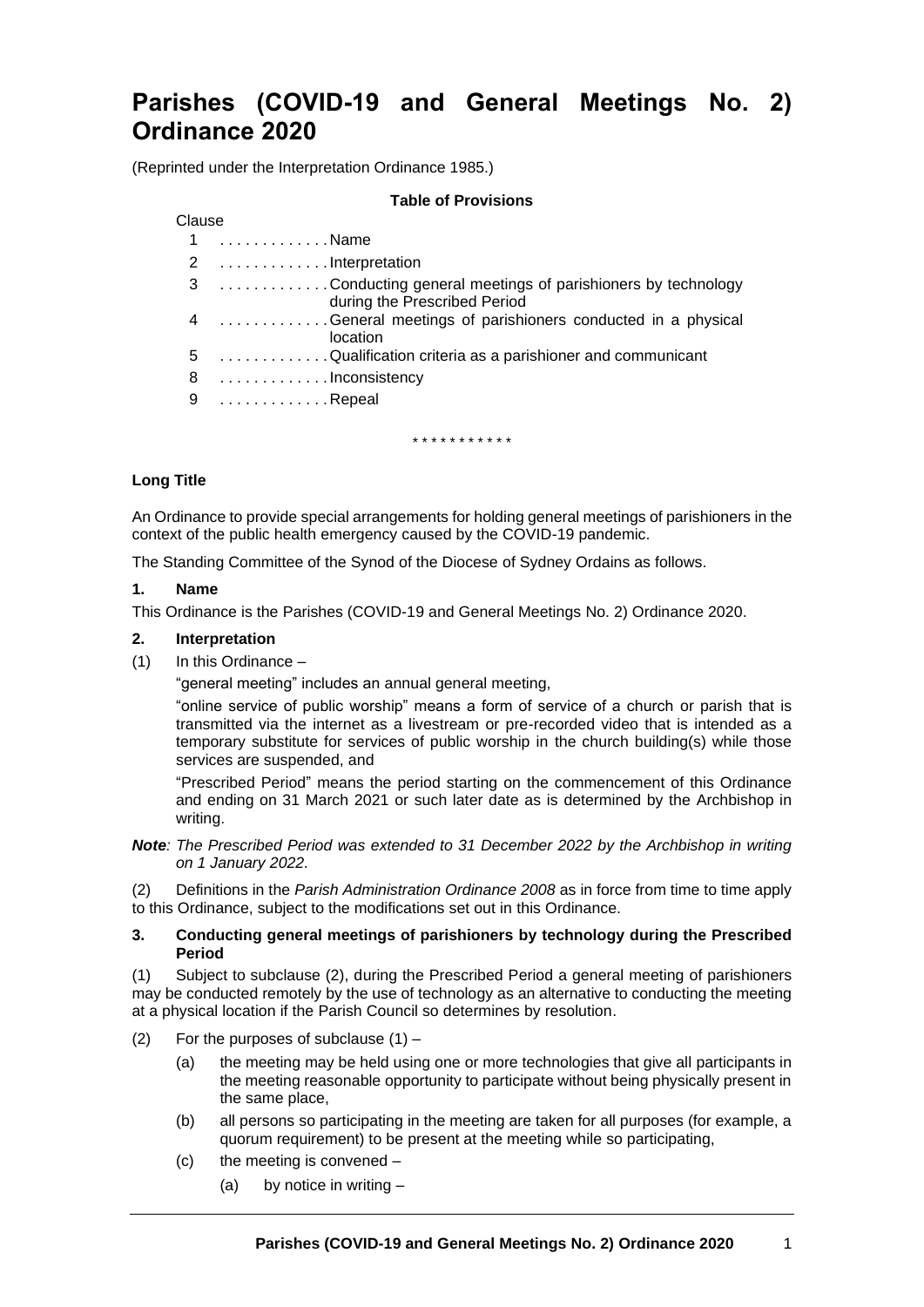- (i) placed in a prominent position at the main entrance to the church (if service are being held in the church) or published in any printed weekly church bulletin, and
- (ii) in an electronic communication to parishioners (but only to the extent that the parish holds relevant contact information for its parishioners), and
- (b) by announcement at
	- (i) each Sunday service of public worship held at the church (if any) and for each associated congregation of the church (if any) on at least 2 Sundays before the day of the meeting, and
	- (ii) each online service of public worship (if any) of the church or parish on at least 2 Sundays before the day of the meeting,

of the date, time and place of the meeting and in the case of a meeting which is not an annual general meeting of parishioners, the business to be considered at the meeting,

- (d) any nominations from parishioners must be given to the minister at least 5 days prior to the date of the meeting,
- (e) a written agenda setting out the items of business and nominees for election at the meeting is to be circulated by electronic communication to parishioners (but only to the extent that the parish holds relevant contact information for its parishioners), 4 days prior to the date of the meeting,
- (f) a vote taken at the meeting must be taken using one or more technologies that give each person entitled to vote the opportunity to participate in the vote in real time and for their vote to be recorded and counted by technological means rather than on the voices or a show of hands,
- (g) the procedures in Chapter 8 of Schedules 1 and 2 of the *Parish Administration Ordinance 2008* apply with respect to questions and disputes, subject to the modifications for meetings and elections made by this Ordinance, and
- (h) the *Meetings (Quorum, Attendance and Resolutions) Ordinance 2007* does not apply to the meeting.

# **4. General meetings of parishioners conducted in a physical location**

(1) The following additional requirements in this clause apply to convening a general meeting in a physical location.

- $(2)$  The meeting may only be convened if  $-$ 
	- (a) it is lawful for the gathering to be held (including with respect to the location and the number of parishioners expected to attend the meeting), and
	- (b) social distancing and any other public health directives or guidelines in effect at that time are followed.

(3) The notice requirements in rules 4.1(4) and (5) of Schedules 1 and rules 4.1(3) and (4) of Schedule 2 the *Parish Administration Ordinance 2008* are deemed to be substituted with the following –

- '(4) A general meeting of parishioners is convened
	- (a) by notice in writing
		- (i) placed in a prominent position at the main entrance to the church (if services are being held in the church) or published in any printed weekly church bulletin, and
		- (ii) in an electronic communication to parishioners (but only to the extent that the parish holds relevant contact information for its parishioners), and
	- (b) by announcement at
		- (i) each Sunday service of public worship held at the church (if any) and for each associated congregation of the church (if any) on at least 2 Sundays before the day of the meeting, and
		- (ii) each online service of public worship (if any) of the church or parish on at least 2 Sundays before the day of the meeting,